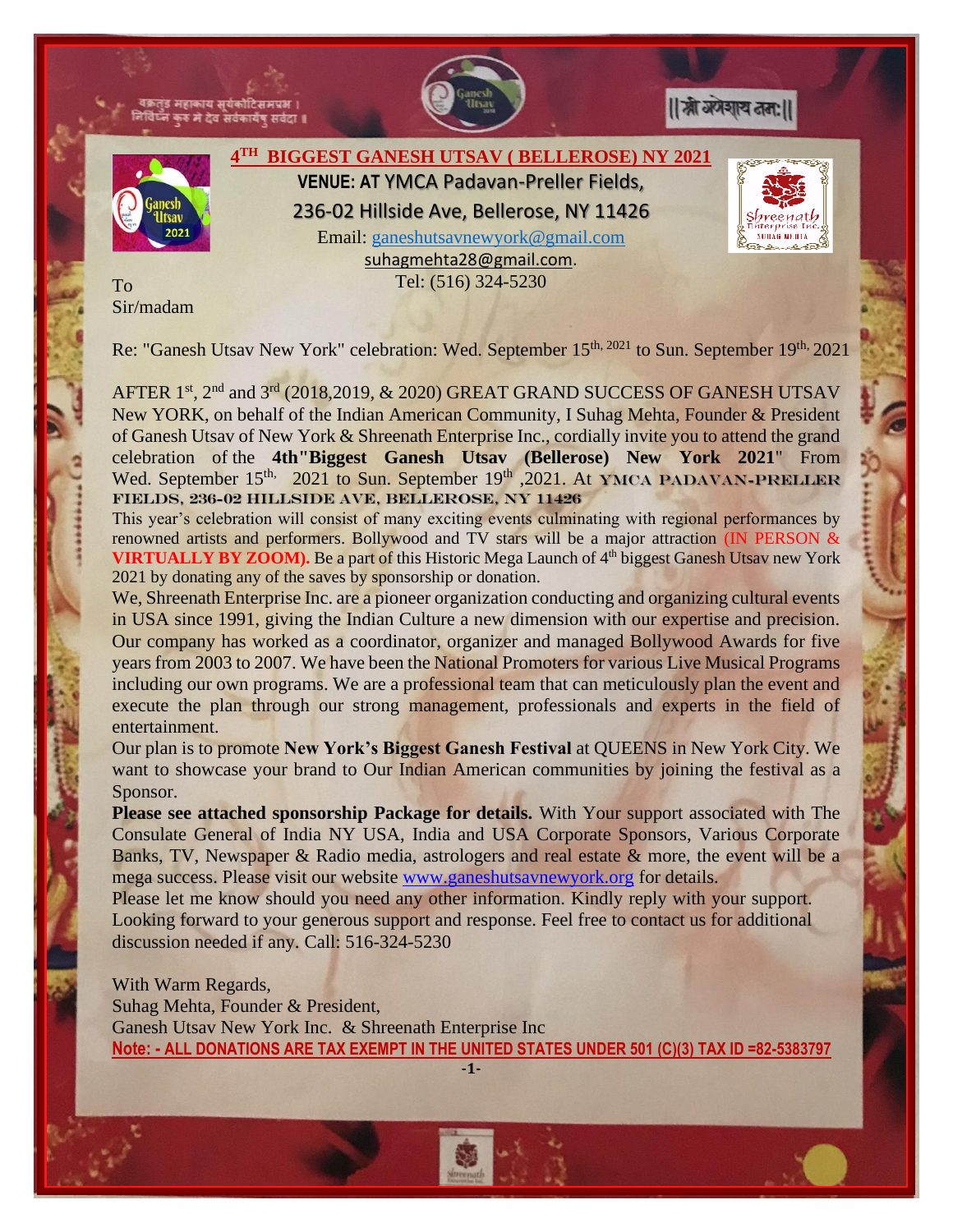

## **SPONSORSHIP PACAKAGE**

्<br>वक्रतुंड महाकाय सूर्यकोटिसमप्रभ ।<br>निविध्नं कुरु मे देव सर्वकार्येषु सर्वदा ॥

| <b>SPONSORSHIP</b><br><b>AMOUNT</b>    |                                                                                                                                                                                                                                                                                                                                                          |  |
|----------------------------------------|----------------------------------------------------------------------------------------------------------------------------------------------------------------------------------------------------------------------------------------------------------------------------------------------------------------------------------------------------------|--|
| 1=GRAND SPONSOR<br>\$5001              | COMPANY LOGO IN ALL MEDIA, FLYERS, POSTERS,<br>COMPANY COMMERCIAL AD IN OUR WEB SITE & FACE<br><b>BOOK PAGE,</b><br>ALL FIVE DAYS EVERY EVENT RECOGNIZE NAME<br>AND ON SCREEN COMPPAY LOGO, COMPANY AD<br>OPENING AND CLOSING DAY MAIN YAGMAN<br>ARTI ALL FIVE DAYS WITH FAMILY & FRIENDS.<br>ANY ONE BEST PROGRAM SPONSOR BY YOU AS A (GRAND<br>SPONOR) |  |
| 2-DIAMOND SPONSOR \$3501               | COMPANY LOGO IN ALL MEDIA, FLYERS, POSTERS,<br>COMPANY COMMERCIAL AD IN OUR WEB SITE & FACE<br>BOOK PAGE, ALL FIVE DAYS EVERY EVENT RECOGNIZE NAME<br>AND ON SCREEN COMPPAY LOGO, COMPANY AD<br>OPENING OR CLOSING DAY MAIN YAGMAN<br>ARTI ALL FIVE DAYS WITH FAMILY.<br>ONE DAY ANY SINGING SHOW SPONSOR BY YOU                                         |  |
| <b>3-GOLD SPONSOR</b><br>\$2501        | COMPANY LOGO IN ALL MEDIA, FLYERS, POSTERS,<br>ALL FIVE DAYS EVERY EVENT RECOGNIZE NAME<br>AND ON SCREEN COMPPAY LOGO, COMPANY AD<br>OPENING OR CLOSING DAY MAIN YAGMAN<br>ARTI ALL FIVE DAYS MAIN FMMILY MEMBERS.                                                                                                                                       |  |
| <b>4-SILVER SPONSOR</b><br>\$1001      | COMPANY LOGO IN ALL MEDIA, FLYERS, POSTERS,<br>ALL FIVE DAYS EVERY EVENT RECOGNIZE NAME<br>AND ON SCREEN COMPPAY LOGO, COMPANY AD<br>OPENING OR CLOSING DAY MAIN YAGMAN<br>ARTI ALL FIVE DAYS SPONCER & SPOUSE                                                                                                                                           |  |
| 5-BRONZE-A<br>\$501                    | COMPANY LOGO IN FLYER, POSTER<br>ARTI ANY TIME WITH FAMILY FOR ANY ONE TIME                                                                                                                                                                                                                                                                              |  |
| 7-DONATION \$251 \$151, \$101,<br>\$51 | ARTI ANY ONE TIME (WITH TWO PEOPLE<br>Or DONATION FOR ARTI OR PUJA                                                                                                                                                                                                                                                                                       |  |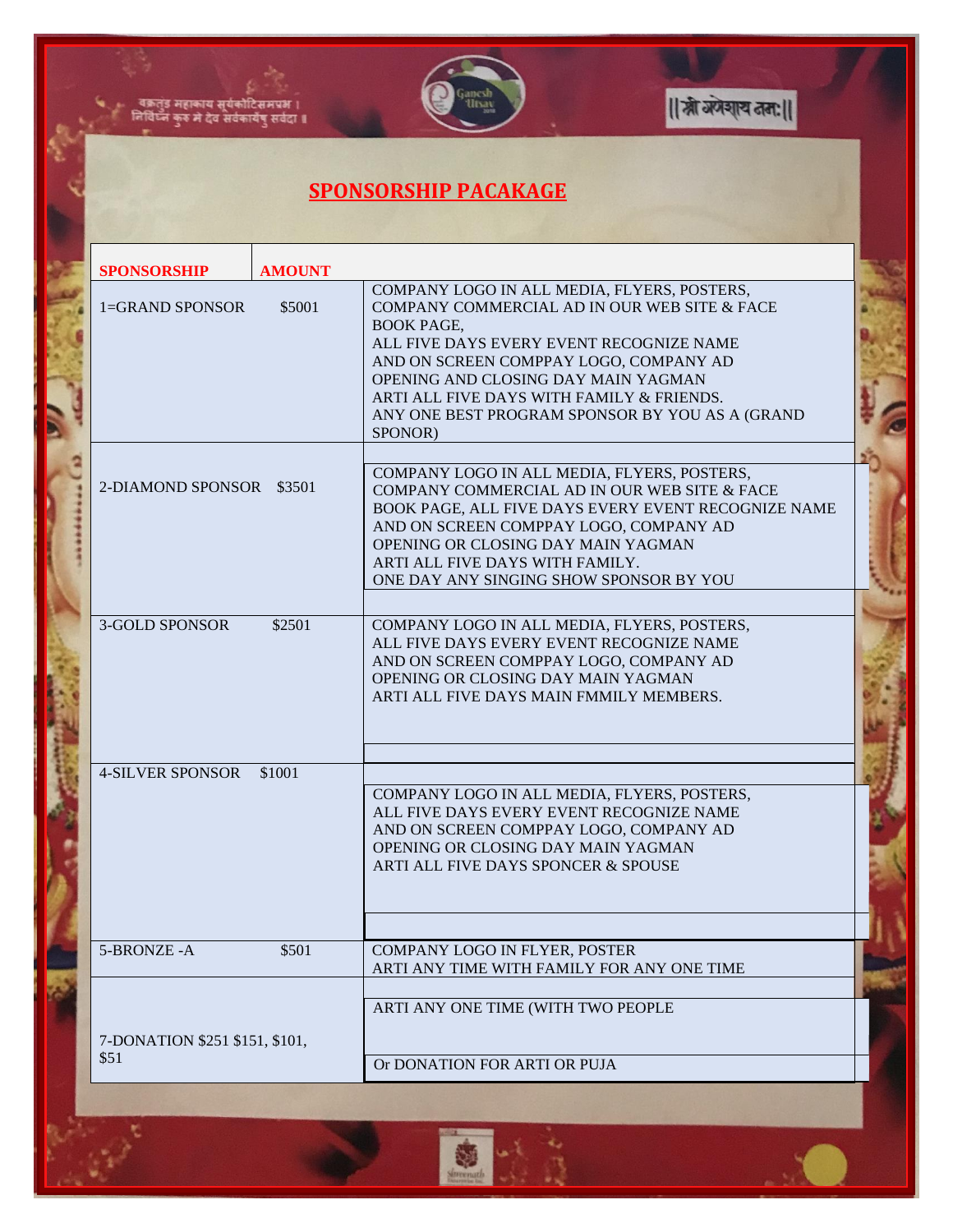

काय सर्यकोटिसमप्रभ देव सर्वकार्येषु सर्वदा । || श्री अंगेशाय तता: ||

## **SPONSORSHIP & VENDORS 4 th BIGGEST GANESH UTSAV (BELLEROSE) NEW YORK 2021 Date: SEPTEMBER 15TH, 2021 TO SEPTEMBER 19TH, 2021**

**VENUE: AT** YMCA Padavan-Preller Fields, 236-02 Hillside Ave, Bellerose, NY 11426

| <b>CONFEIRMATION FORM</b> |
|---------------------------|
|                           |

| Name and the state of the state of the state of the state of the state of the state of the state of the state of the state of the state of the state of the state of the state of the state of the state of the state of the s                           |  |  |  |  |
|----------------------------------------------------------------------------------------------------------------------------------------------------------------------------------------------------------------------------------------------------------|--|--|--|--|
| Officer or owner of the business Name <b>contract of the contract of the business</b> Name                                                                                                                                                               |  |  |  |  |
| <b>Address</b>                                                                                                                                                                                                                                           |  |  |  |  |
| <b>EMAIL:</b> And the state of the state of the state of the state of the state of the state of the state of the state of the state of the state of the state of the state of the state of the state of the state of the state of t<br><b>Contact No</b> |  |  |  |  |
| <b>TOTAL AMOUNT PLEDGE</b>                                                                                                                                                                                                                               |  |  |  |  |
| Sponsorship information <b>Sponsorship information</b>                                                                                                                                                                                                   |  |  |  |  |
|                                                                                                                                                                                                                                                          |  |  |  |  |
| <b>PAYMENT INFERMATION</b>                                                                                                                                                                                                                               |  |  |  |  |
| <b>MAKE Check TO: GANESHUTSAV NEW YORK INC.</b>                                                                                                                                                                                                          |  |  |  |  |
| MAIL: 220-15,92 AVE, QUEENS VILLAGE, NY-11428                                                                                                                                                                                                            |  |  |  |  |
| 4TH BIGGEST GANESH UTSAV OF NEW YORK 2021                                                                                                                                                                                                                |  |  |  |  |
| Date: SEPTEMBER 15TH, 2021 TO SEPTEMBER 19TH, 2021<br>Venue: YMCA Padavan-Preller Fields, 236-02 Hillside Ave, Bellerose, NY 11426                                                                                                                       |  |  |  |  |
| <b>RECEIVED PAYMNET CONFERMATION DETAIL</b>                                                                                                                                                                                                              |  |  |  |  |
| SPONSORSHIP RECEIVED PAYMENT                                                                                                                                                                                                                             |  |  |  |  |
| Signature OF Officer <b>Exercise Default COVID-10</b>                                                                                                                                                                                                    |  |  |  |  |
| Note: -<br>Ganesh Utsav New York inc. & Shreenath Enterprise Inc.                                                                                                                                                                                        |  |  |  |  |
| www.Ganeshutsavnewyork.Org<br>EMAIL: ganeshutsavnewyork@gmail.com                                                                                                                                                                                        |  |  |  |  |
| suhagmehta28@gmail.com                                                                                                                                                                                                                                   |  |  |  |  |
| $-3-$                                                                                                                                                                                                                                                    |  |  |  |  |
|                                                                                                                                                                                                                                                          |  |  |  |  |